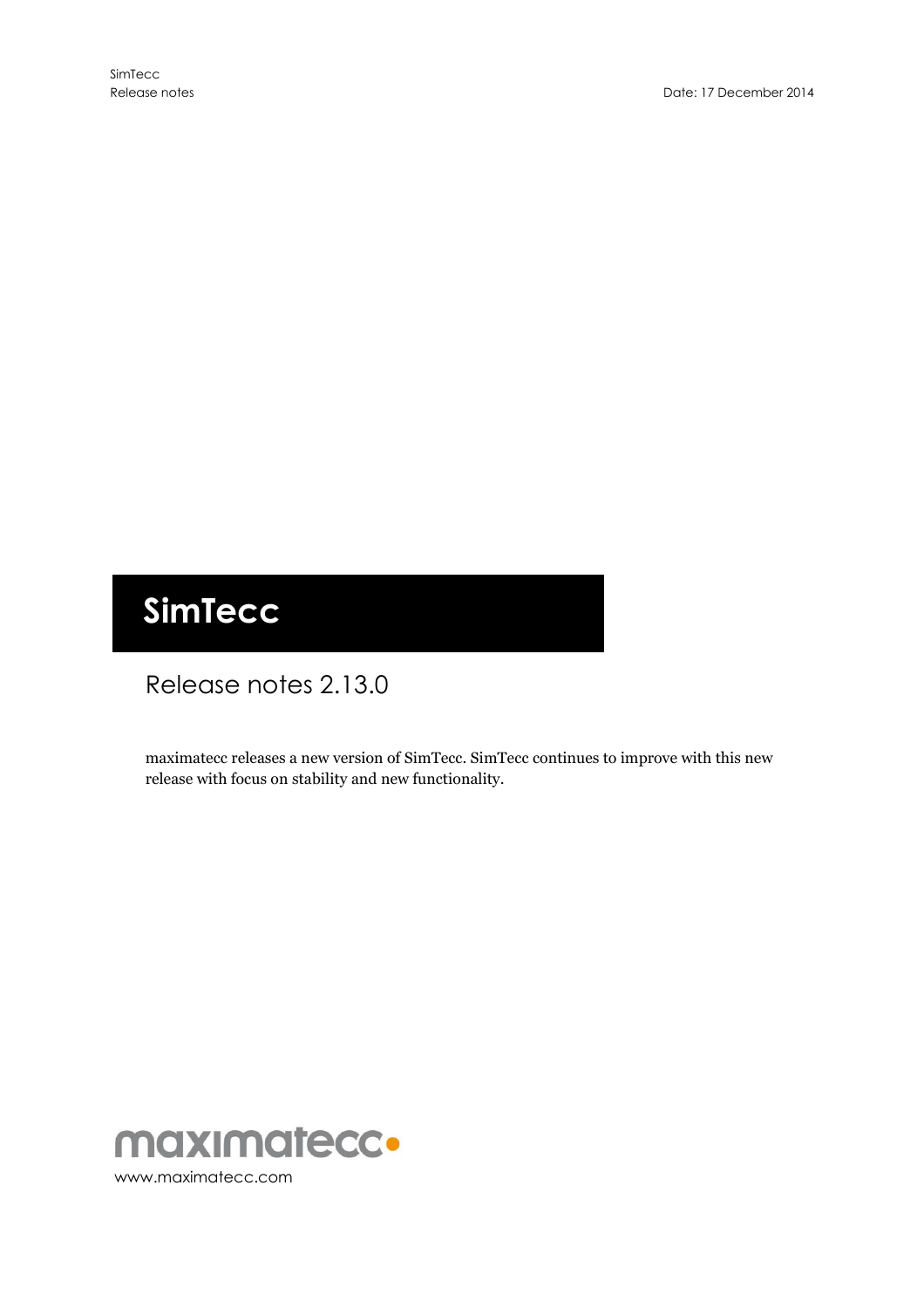### **Change notification**

maximatecc is releasing a new version of SimTecc including several bug fixes and the all new SimSocket Bridge. Although the main focus has been on SimSocket, components such as SimCan, SimIo and TimeSync have some new features as well.

## **Licensing**

The new version of SimTecc will not require a new license. When installing the new version of SimTecc the old license registered on the computer will be discovered. With the introduction of two license levels an old license, before version 2.7.0, is equal to the new Developer license which has no limitations.

If you don't have a valid license for SimTecc install the new version and follow the instructions in SimTecc help to request a license.

#### **New possibilities**

With the release of SimTecc 2.13.0 there are a couple of new features:

- The major new feature is the SimSocket Bridge which allows communication over a real physical network. This means SimSocket UDP/TCP packets going through the bridge can be analysed in an analysis tool such as WireShark like any other network activity.
- When using the Linux CAN Bridge it is now possible to check if it is set up and running correctly in Linux using the SimCan Configurator.
- The name restriction on a Linux CAN Bridge bus has been changed to allow easier integration with CODESYS.
- The maximum number of I/O signals and sockets to use may now be configured by the user.
- A floating license may now be checked out up to 30 days.
- The TimeSync API has been extended to enable retrieval of a few extra parameters.

### **Improved stability and bug fixes**

In this release a number of improvements have been made:

- When polling SimSocket it will no longer return right away when the time parameter has been set, which was occasionally the case.
- The error handling in SimSocket has been improved which allows the application using it to easier take necessary actions depending on the reason for the error. When using  $C#$ SimSocket will now throw exceptions similar to .Net sockets when errors are encountered.



#### **maximatecc**

P.O. Box 83 • SE-822 22 Alfta • Sweden Phone: +46 271 75 76 00• info@maximatecc.com • www.maximatecc.com